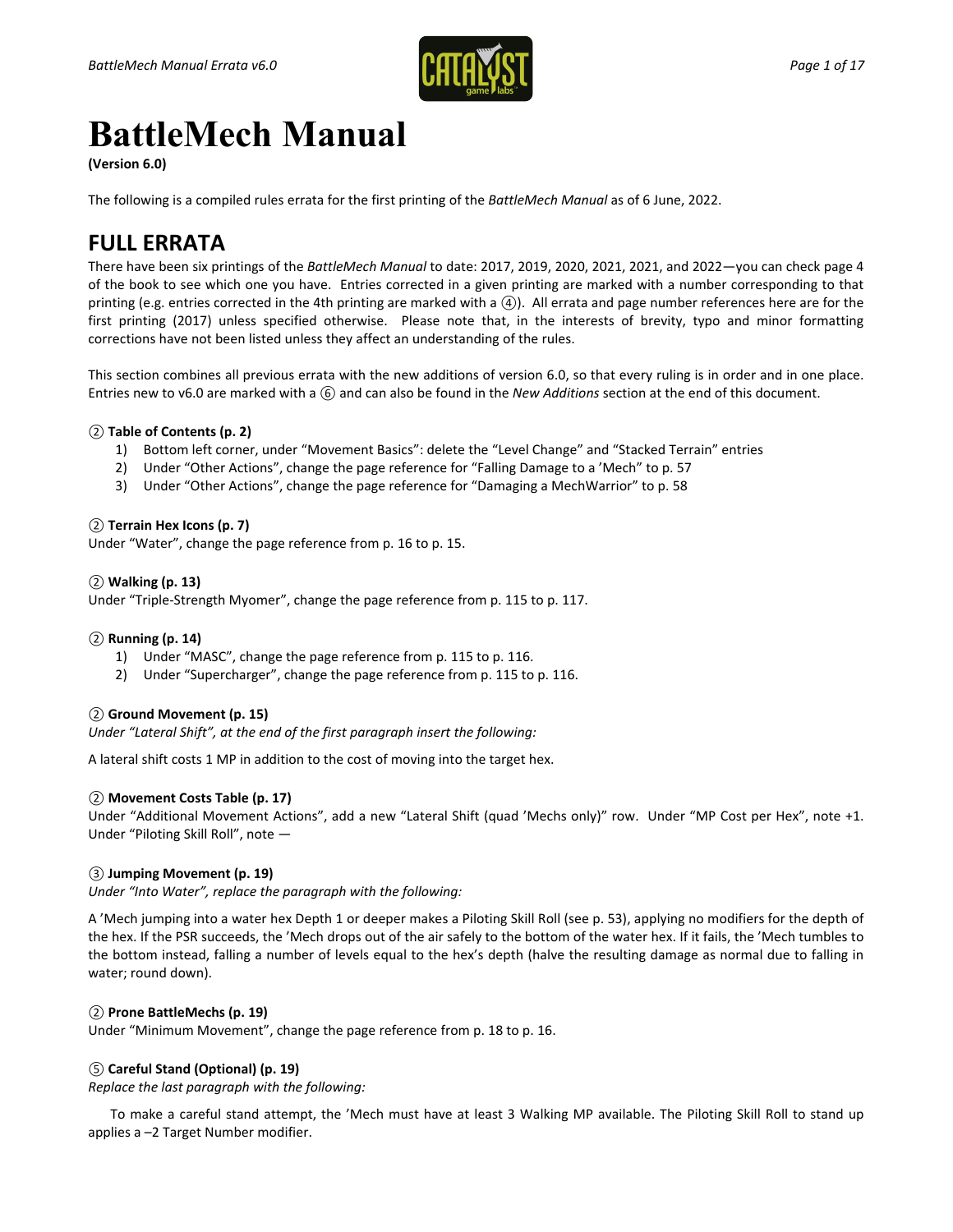

#### *②* **Movement in Water (p. 19)**

In the first paragraph, change the page reference from p. 16 to p. 15.

#### *②* **Movement in Water (p. 20)**

In the first paragraph on the page, change the page reference for "Minimum Movement" from p. 18 to p. 16.

# *②* **Lifting Items (p. 21)**

In the first paragraph, change the page reference for "Triple-Strength Myomer" from p. 115 to p. 117.

# *②* **TAG Designation (p. 21)**

Change the page reference for "TAG" from p. 112 to p. 113.

#### *⑤* **Line of Sight (p. 22)**

*At the end of the paragraph before the "Adjacent 'Mechs" paragraph insert the following:*

You can check for LOS before declaring an attack.

# *④* **Firing Arcs (p. 24)**

*After "Prone 'Mechs" insert the following new paragraph:*

**Split-Location Weapons:** A weapon whose critical slots are split between a torso and an arm location uses the torso firing arc.

#### *⑤* **Reversing (Flipping) Arms (p. 24)**

*Third paragraph, after the second sentence insert the following:*

A 'Mech cannot punch or make arm-mounted physical weapon attacks while its arms are reversed.

#### *⑤* **Target Movement Modifier (p. 25)**

*Fourth paragraph, second sentence*

If using Movement Dice (see p. 13), the color of the die indicates this modifier.

Change to:

If using Movement Dice (see p. 13), the number on the die indicates this modifier.

#### **Partial Cover Modifier (p. 26)**

1) *④ Before "Four-Legged 'Mechs" insert the following new paragraph:*

**Buildings:** A standing 'Mech occupying a Level 1 building or a building hex one level below the roof receives partial cover, even if its attacker is at a higher level. If the hit location roll indicates a leg, the attack strikes the building instead, damaging it as normal.

#### 2) *⑤ Under "Water", replace the first paragraph with the following: This ruling has changed from previous errata versions.*

**Water:** A standing 'Mech in Depth 1 water normally receives partial cover. However, partial cover from water never applies to attacks that could not hit the legs in the first place (for example, if the attack uses the Punch Location Table and the target is a biped 'Mech). Otherwise, it applies even versus attackers that are at a higher level than it or making physical attacks. Effects that ignore partial cover and/or terrain modifiers negate the Target Number modifier provided by water, but not the leg protection.

#### *②* **Range Modifier (p. 27)**

*Under "Levels", second sentence*

A target one hex away but 99 levels higher than the attacker is still one hex away when determining range and range modifiers. Change to:

A target one hex away but 99 levels higher than the attacker is still one hex away when determining range and range modifiers (unless both the attacker and target are within a building; see *Combat Within Buildings*, p. 72).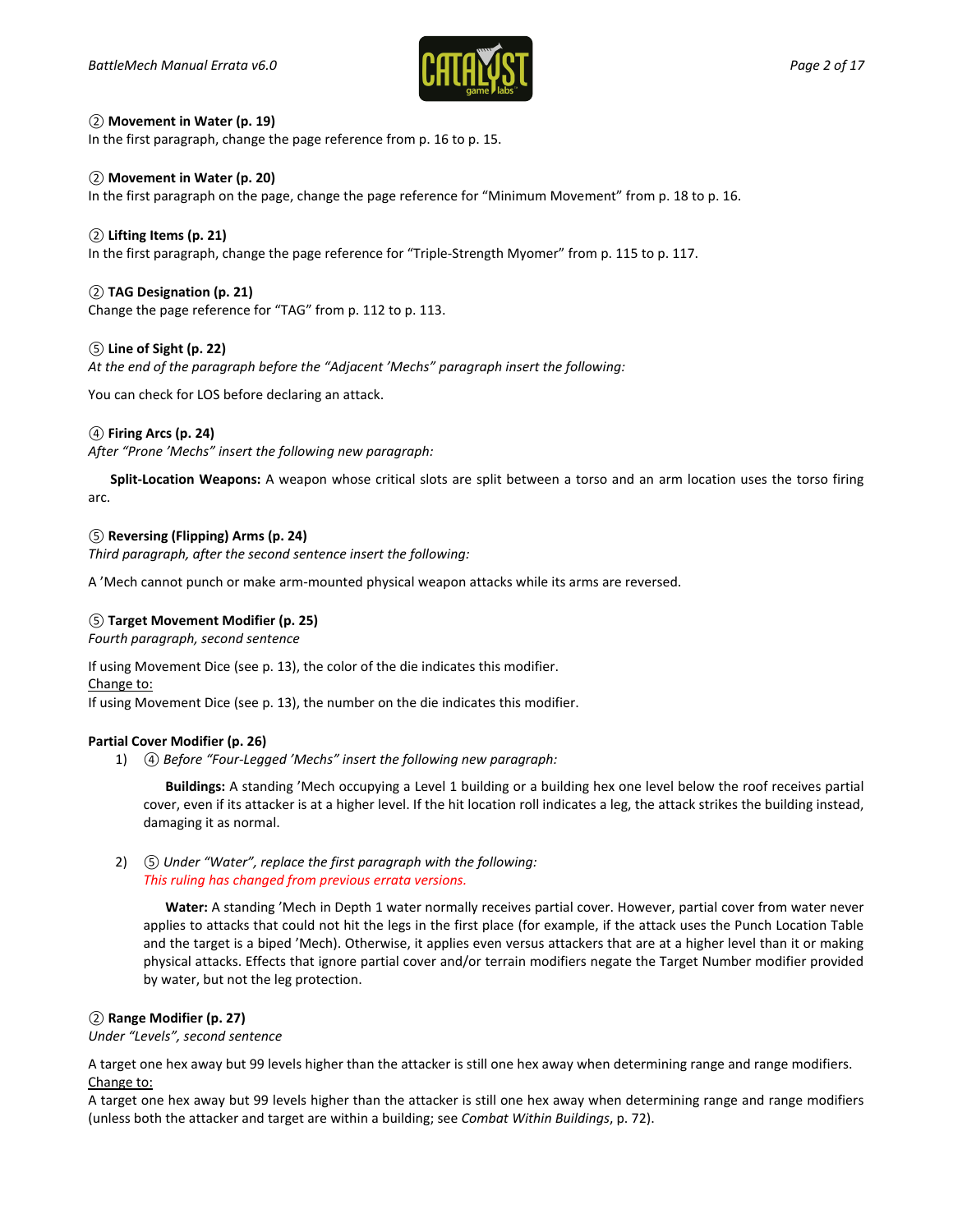

# *⑤* **Attack Modifiers Table (p. 28)**

Under "Target", "Prone", remove the dagger footnote and delete the corresponding entry at the bottom of the table.

# *⑤* **Attack Modifiers Table (p. 29)**

Under "Weather Conditions", "Light", "Dusk/Dawn", remove the "ignore if target is illuminated" note.

# *②* **Indirect Fire (p. 31)**

*Under "TAG", at the end of the paragraph insert the following new paragraph:*

Note that spotting a target for indirect fire via TAG does not apply any of the special Target Number modifiers listed under the final bullet point above.

# *②* **Shots (p. 31)**

*Under "Ammunition Use Timing"*

Ammo expended is marked off when attack declarations are made.

Change to:

Ammo expended is marked off when attack declarations are made, except for Streak missile launchers, which only mark off ammo after a successful to-hit roll.

# *②* **Attack Direction (p. 32)**

*Replace the second paragraph with the following:*

Use the *Line of Sight* rules (see p. 22) to determine which hexside is crossed when determining attack direction. If the LOS crosses exactly between two hexsides, the hex picked when LOS was determined must be used here as well.

# *⑥* **Physical Attacks and Water (p. 35)**

*Under "Partial Cover", replace the entry with the following: This ruling has changed from previous errata versions.*

**Partial Cover:** For a standing biped 'Mech, Depth 1 water provides partial cover against any physical attack that does not roll on the Punch Location Table (bearing in mind that the attacker and target being at different levels can change what location table an attack uses; see the Different Levels Table on p. 34). For a standing quad 'Mech, Depth 1 water always provides partial cover.

If partial cover applies and the attacker is at the same LOS level (see p. 22) as the target, a hit that does not use the Kick Location Table and resolves to the legs is ignored; charges ignore this rule.

#### *③* **Death From Above Attacks (p. 37)**

*Under "Weapon Attack Phase", at the end of the section insert the following:*

If the target of a DFA is destroyed during the Weapon Attack Phase, the DFA becomes a normal jump and the attacker lands as normal.

#### *⑥* **Location After DFA (p. 37)**

*Under "Prohibited Terrain", first paragraph, second sentence*

For example, if a target 'Mech would be displaced through hexside A, but A is prohibited, its controller then looks at hexsides B or F to see if those hexes are passable, then at hexsides C or E, then finally at hexside D. If two equally distant hexes are open, such as B or F, the controller chooses either one.

#### Change to:

For example, if a target 'Mech would be displaced through the top hexside, but that is prohibited, its controller then looks at the top-left and top-right hexsides to see if those hexes are passable, then at the bottom-left and bottom-right hexsides, then finally at the bottom hexside. If two equally distant hexes are open, such as top-left and top-right, the controller can choose either one.

# *②* **Falls After DFA (p. 37)**

*Replace the second paragraph with the following:*

On an unsuccessful attack the attacker automatically falls, taking damage as though it had fallen 2 levels. Roll on the Facing After Fall Table to determine facing (see p. 57), but the Hit Location for this damage is always the rear.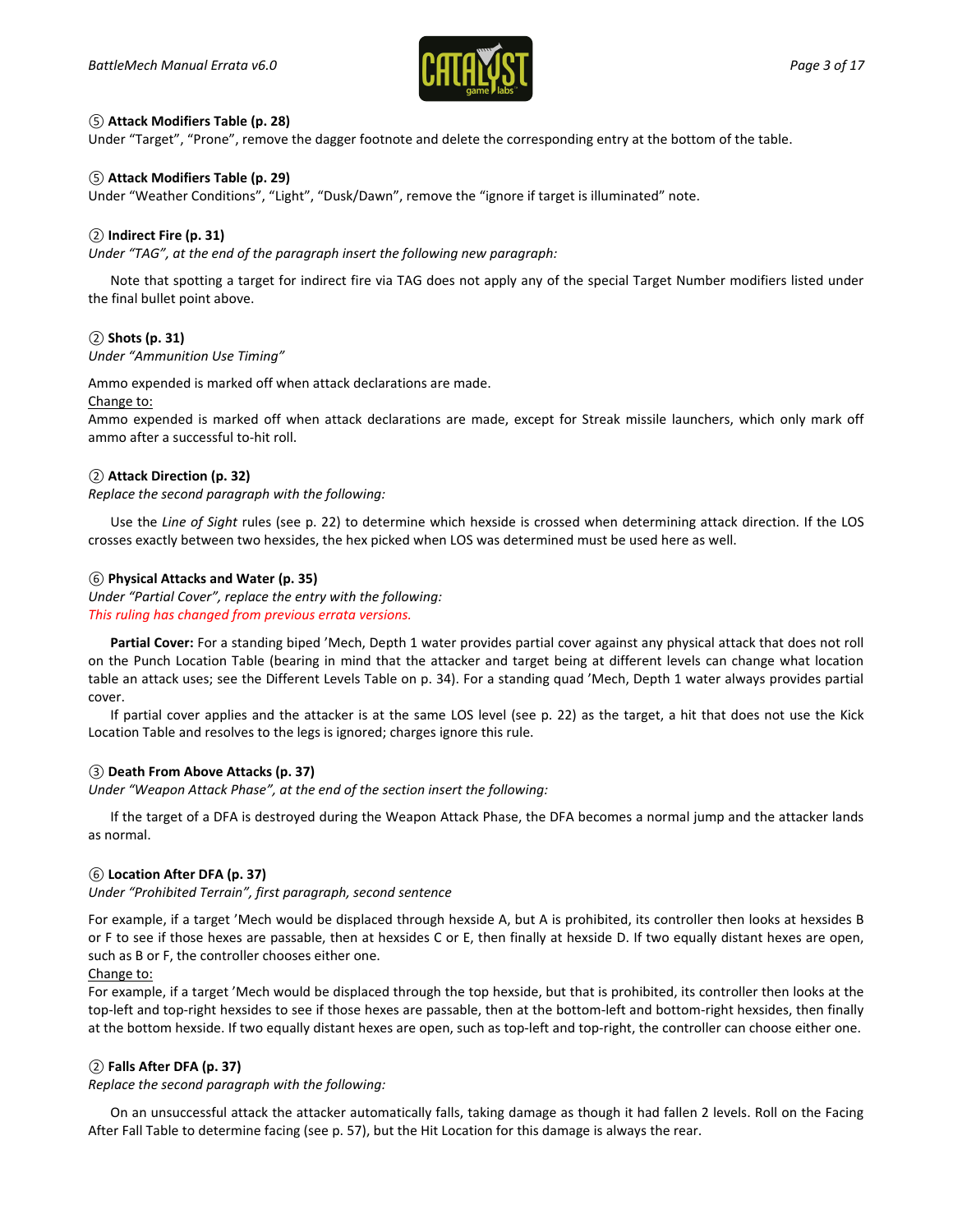

#### *④* **Physical Weapon Attacks Table (p. 38)**

Lance: change the To-Hit Modifier from 0 to +1.

#### *②* **Damage Resolution Flow Chart (p. 42)**

There are several errors here. The all-text version of this on page 41 and 43 is correct; for correct visuals, download the refreshed copy of the page, available separately on the *BattleTech* Errata webpage.

#### *②* **Leg Destruction (p. 45)**

*Replace the top-left first two paragraphs with the following paragraph:*

A 'Mech that loses both of its legs automatically falls as well. It is not considered immobile (see p. 16), but it has 0 MP available. It cannot change hexsides or attempt to stand, though it can still attempt to prop itself up to fire if it has both arms.

#### *②* **Critical Hits (p. 45)**

*Under "Through-Armor Critical Hits", at the end of the entry insert the following paragraph:*

 If a TAC hit is scored on an already-destroyed left or right torso, the chance for a TAC transfers to the center torso along with the damage.

#### *⑤* **Gyro (Torso) (p. 48)**

*Under "PSR Modifiers", second sentence*

The controlling player must make a PSR at the end of the phase in which the first critical hit occurred,

#### Change to:

The controlling player must make a PSR when the first critical hit is applied,

#### *②* **Hand Actuator (Arm) (p. 48)**

*Under "Missing Actuators", replace the entry with the following:*

Some 'Mechs are designed without one or both hand actuators. The Target Number modifier for punch attacks given above still applies to such 'Mechs (i.e. whether the actuator is destroyed or merely absent is irrelevant in this case).

#### *②* **Hip (Leg) (p. 48)**

*First paragraph, second sentence*

The 'Mech's Walking MP is cut in half.

#### Change to:

The 'Mech cannot make kick attacks. Additionally, its Walking MP is cut in half (round up; apply before any leg or foot actuator damage MP reductions).

#### **Shutdown (p. 52)**

1) *⑥ Third paragraph, first sentence*

If a 'Mech shuts down, a Piloting Skill Roll (see p. 53) is immediately required,

Change to:

If a 'Mech shuts down involuntarily, a Piloting Skill Roll (see p. 53) is immediately required,

2) *② Under "Voluntary Shutdown", last sentence*

They may then restart the power plant in any subsequent End Phase, provided they first pass any Shutdown Avoid checks due to heat (if needed), and provided there is no damage (such as three or more Engine Shielding criticals) that prevents a restart.

Change to:

They may then restart the power plant in any subsequent End Phase, provided they first pass any Shutdown Avoid checks due to heat (if needed).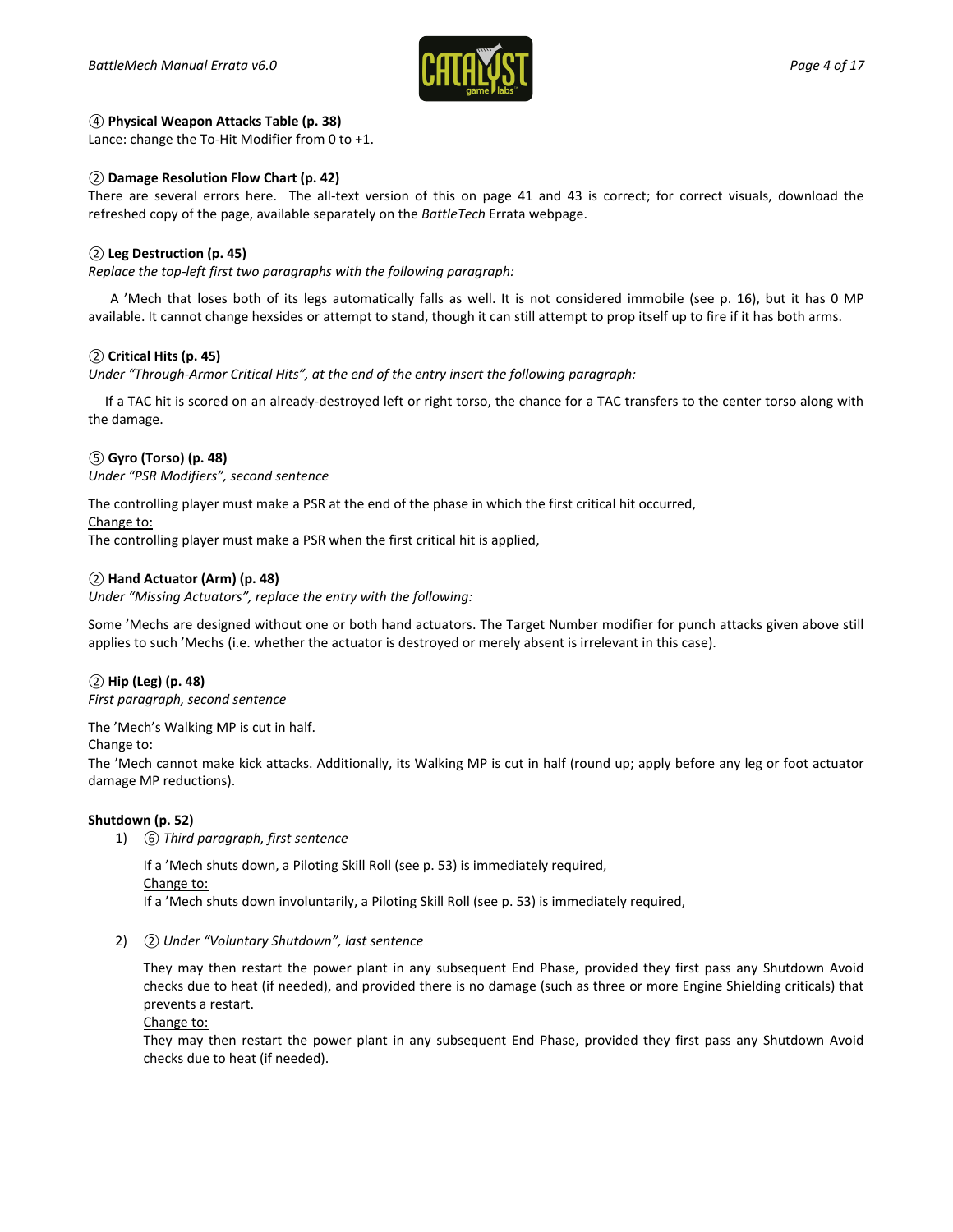

# *②* **Ammunition (p. 52)**

*First paragraph, second sentence*

Ammunition explosions automatically injure the MechWarrior, inflicting 2 points of damage and forcing a Consciousness Roll (see p. 58).

Change to:

Ammunition explosions automatically injure the MechWarrior, inflicting 2 points of damage and forcing two Consciousness Rolls (see p. 58).

# **Piloting Skill Roll Table (p. 54)**

1) *② After "'Mech takes 20+ points of damage in one phase" add a new number 1 footnote (and renumber the original 1-8 footnotes to 2-9). The new footnote text reads:*

This is damage actually taken, after any damage modifiers are applied.

2) *⑥ Under "Damage to 'Mech"*

'Mech fusion reactor shuts down  $+3^1$ Change to: 'Mech fusion reactor involuntarily shuts down  $+3^2$ 

# *⑤* **Falling Damage to a 'Mech [example text] (p. 57)**

*Second sentence*

*It does not have any pre-existing damage, it did not take 20 points of damage in this turn,*

Change to:

*It does not have any pre-existing damage, it did not take 20 points of damage this phase,*

# *②* **Falling Damage to a MechWarrior (p. 57)**

*Replace the "Automatic Damage" paragraph with the following:*

A MechWarrior automatically takes 1 point of damage if at the time of the fall their 'Mech is immobile (see p. 27) or if the modified Target Number for the PSR to avoid MechWarrior damage is greater than 12.

# *⑤* **Accidental Falls From Above (p. 57)**

*Under "Falling 'Mech Hits Target", first paragraph, first sentence*

(the level of the underlying hex plus the level of the target 'Mech). Change to: (the level of the underlying hex plus the level of the target 'Mech –1).

# *②* **Damaging a MechWarrior (p. 58)**

*Under "Falling", replace the second paragraph with the following:*

If the 'Mech is immobile (see p. 27), or if the modified Target Number for the PSR to avoid MechWarrior damage is greater than 12, such a fall automatically damages the warrior.

# *②* **Light (p. 62)**

*Fourth paragraph, second sentence*

A searchlight is presumed to be aiming at ground level, but a player may specify any level from 1 to 29.

Change to:

A searchlight is presumed to be aiming at ground level, but a player may specify any level from 1 to 29 at, above, or below the level the 'Mech is in and within LOS.

# *⑤* **Dusk/Dawn (p. 62)**

Delete the last sentence ("Ignore these modifiers if the target is illuminated.")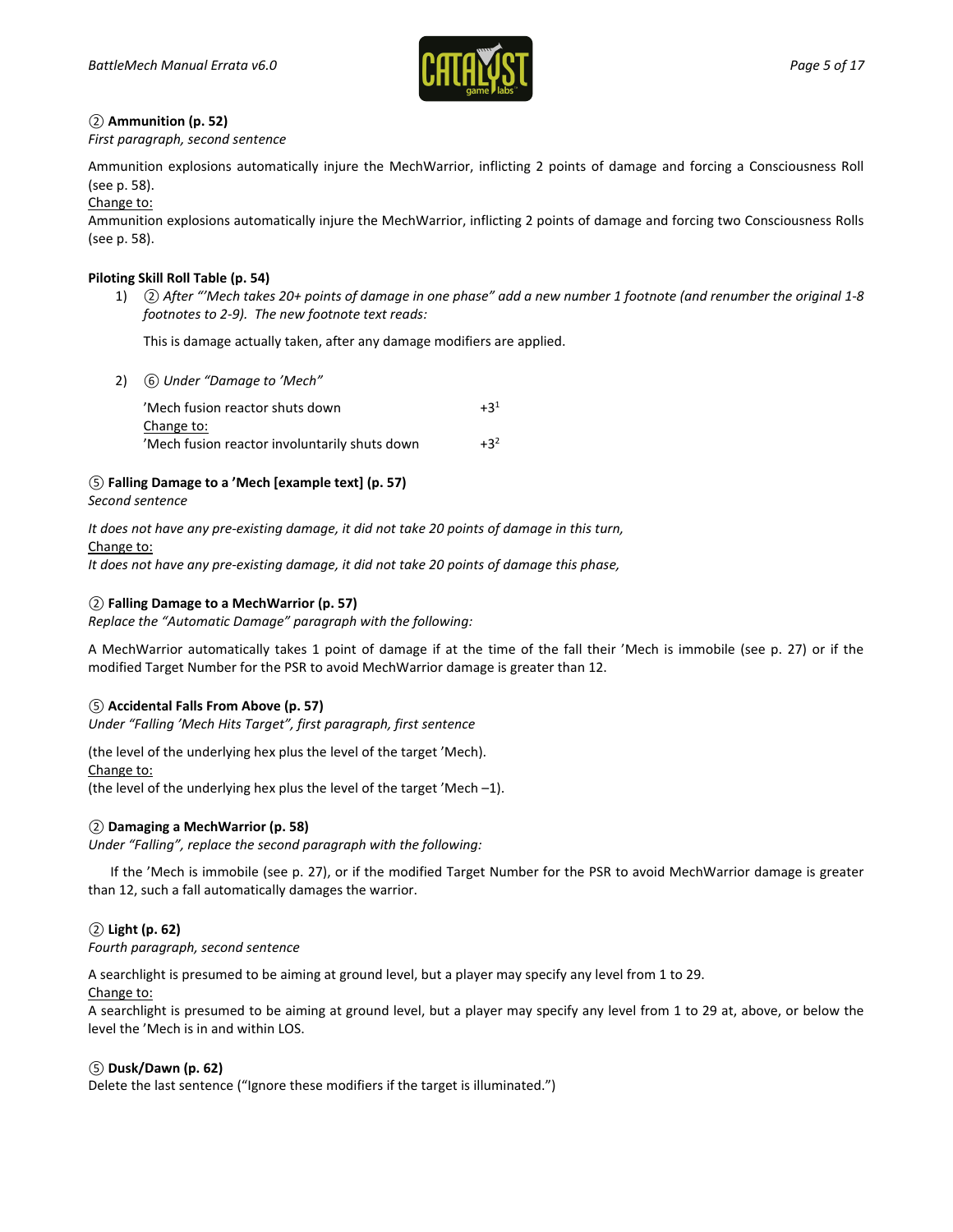

# *④* **Hull Integrity and Breaches (p. 65)**

#### *Third paragraph, last sentence*

Even if a 'Mech exits the water, all components in flooded locations remain non-functional.

#### Change to:

Even if a 'Mech exits the water, all limbs and components rendered non-functional due to flooded locations remain nonfunctional. An arm rendered non-functional in this fashion counts as destroyed for the purposes of firing while prone (see p. 30).

# *④* **Building Levels (p. 66)**

Delete the second paragraph.

# *②* **Basements (p. 66)**

#### *Second paragraph, first sentence*

A 'Mech automatically falls through the floor into a basement if the combined tonnage of all 'Mechs located on Level 0 is greater than the building hex's CF at the start of the current Movement Phase.

#### Change to:

A 'Mech automatically falls through the floor into a basement if it is on Level 0 and its tonnage is greater than the building hex's CF at the start of the current Movement Phase.

#### **Moving Into Buildings (p. 67)**

1) *④ Replace the first paragraph with the following:*

'Mechs can enter a building hex. By default this is done at the building's ground level (i.e. the level of the underlying hex the building is in). A 'Mech may only enter a building hex at a level higher than the building's ground level if entering from an adjacent hex with a higher level (e.g. if a 'Mech walks from a Level 3 hill into a neighboring building hex on a Level 1 hill, it would enter the building at Level 2).

2) *② Under "Collapse", first sentence*

If the total tonnage of 'Mechs on any single level of a building hex exceeds the hex's current CF Change to:

If a 'Mech's tonnage on any single level of a building hex exceeds the hex's current CF

#### *⑤* **Skidding Diagram 2: Skidding [example text] (p. 70)**

Change the 'Mech from a *Griffin* to a *Griffin C* and its noted Walk/Run speed of 5/8 to 6/9.

#### *④* **Attacking 'Mechs Inside Buildings (p. 71)**

*Replace the first paragraph with the following: This ruling has changed from previous errata versions.*

'Mechs inside a building hex may be attacked. An attacker must have line of sight to the building hex, as well as to the target 'Mech. Building hexes block LOS, but the building hex a 'Mech is in does not count (since it is not intervening terrain).

#### *④* **Attacking 'Mechs Inside Buildings (p. 72)**

*Delete the "LOS" paragraph and replace it with the following paragraph:*

**Partial Cover:** A standing 'Mech occupying a Level 1 building or a building hex one level below the roof automatically receives partial cover, even if its attacker is at a higher level. If the hit location roll indicates a leg, the attack strikes the building instead, damaging it as normal.

#### *④* **Combat Within Buildings (p. 72)**

- 1) Delete the second bullet point
- 2) *Replace the last bullet point with the following: This ruling has changed from previous errata versions.*
	- Always use the Front/Rear column of the standard Hit Location Table to resolve hits (see p. 33). If the target is in the same hex as the attacker, treat it as if it were in the attacker's forward arc.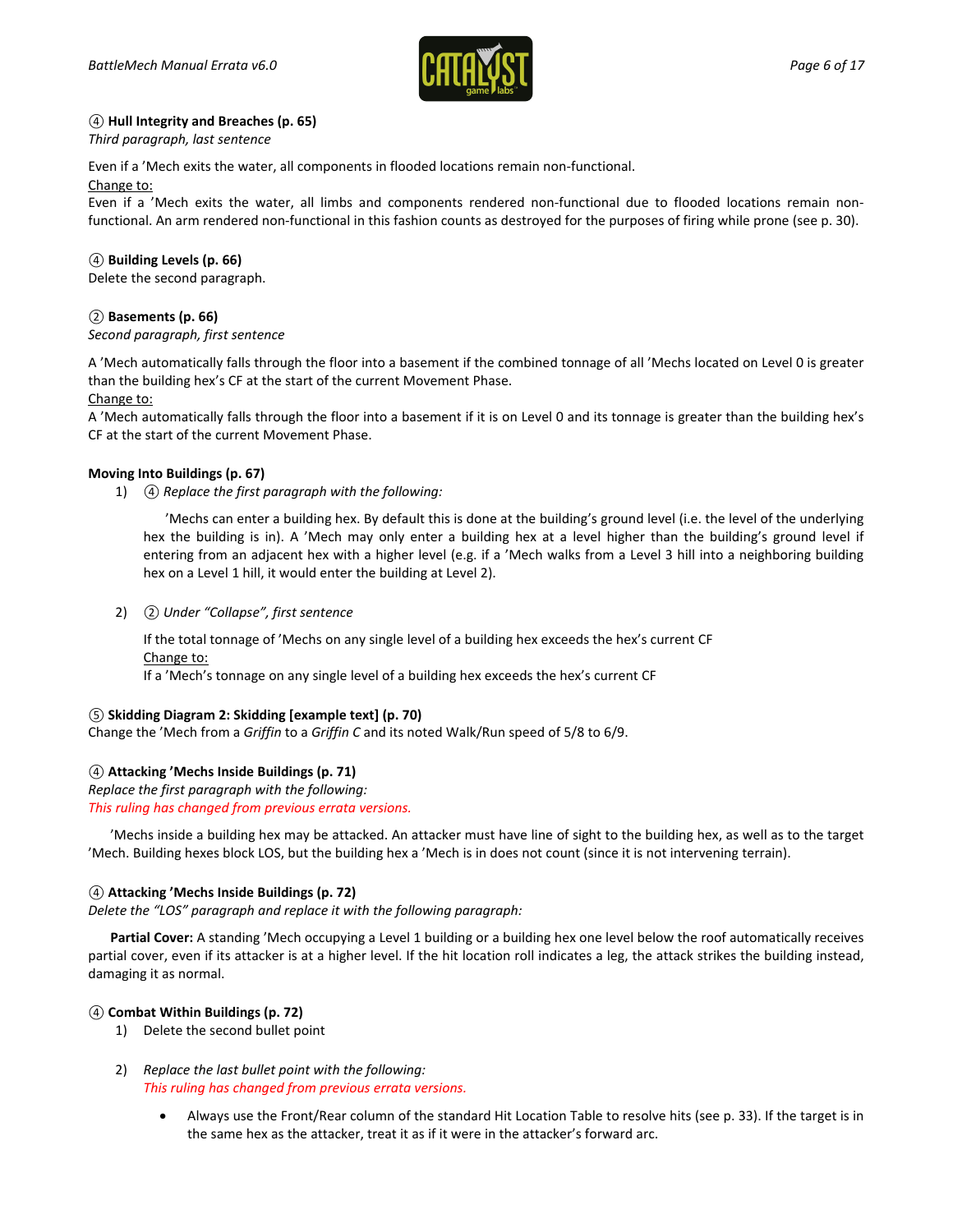

# *④* **Collapse (p. 73)**

*Replace the fourth paragraph with the following:*

When a building hex collapses, any 'Mech in it takes damage. The base damage is equal to the hex's CF at the start of the phase divided by 10. If there are building levels above the 'Mech, add to this the base damage multiplied by the number of building levels above that 'Mech. Round the final result up. 'Mechs on the top level or roof apply no multiplier (i.e. the roof does not count as a level above for this purpose).

# *④* **Collapse: Hex Collapse [example text] (p. 73)**

*Second paragraph: last two sentences: replace the text with the following:*

*The building had two levels above the* Archer*, and so the 'Mech takes 3 points of damage (base damage 0.7 x 3 = 2.1 (rounded up to 3). Player 2 assigns the 3 damage points using the Front/Back column of the Punch Hit Location Table.*

#### *④* **Collapse: Building Collapse [example text] (p. 74)**

*Third paragraph (third and fourth sentences), and fourth paragraph (first through fourth sentences): replace the text with the following:*

*The building had two levels above the* Archer*, and so the 'Mech takes 3 points of damage (base damage 0.7 x 3 = 2.1 (rounded up to 2). Player 2 assigns the 3 damage points using the Front/Back column of the Punch Hit Location Table.*

*Player 1's 'Mechs, all in Hex B, fare somewhat worse. At the beginning of the Movement Phase, Hex B had a CF of 37; divided by 10, which gives a base damage of 3.7. Luckily, the* Stinger *is on the roof, meaning that no building levels are above it. It therefore takes 4 points of damage (3.7, rounded up), assigned against the Front/Back column of the Hit Location Table.*

#### *⑤* **Collapse: Falling and Displacement [example text] (p. 74)**

*Third paragraph, first sentence*

*using the Front/Back column of the Hit Location Table.* Change to: *using the Front/Back column of the Punch Location Table.*

#### *②* **During Game Play (p. 75)**

*Under "Damage Value Groupings", third sentence*

For example, the Heavy Bombing has five Damage Value groupings, so it would apply a total 25 points of damage, in five Damage Value groupings of 5 damage each.

#### Change to:

For example, the Heavy Bombing has six Damage Value groupings, so it would apply a total of 30 points of damage, in six Damage Value groupings of 5 damage each.

#### *②* **Offensive Aerospace Support (p. 76)**

Change the Light Strike target number from 4 to 5.

#### *②* **Radius Diagram (p. 77)**

Delete the Radius 3 ring: no weapon under these rules can reach that far.

#### *②* **Battlefield Support Table (p. 78)**

- 1) Change the Light Bombing target number from 6 to 5.
- 2) Change the Copperhead target number from 8 to ‡ and change the Illumination/Smoke target number from ‡ to 8.

#### *②* **Dropping 'Mechs (Simplified) (p. 80)**

1) *Under "Arrival", third paragraph (second on the page), second sentence*

A successful roll result indicates the 'Mech lands in the target hex at the end of the Movement Phase. Change to:

A successful roll result indicates the 'Mech lands in the target hex at the end of the Movement Phase with any facing desired.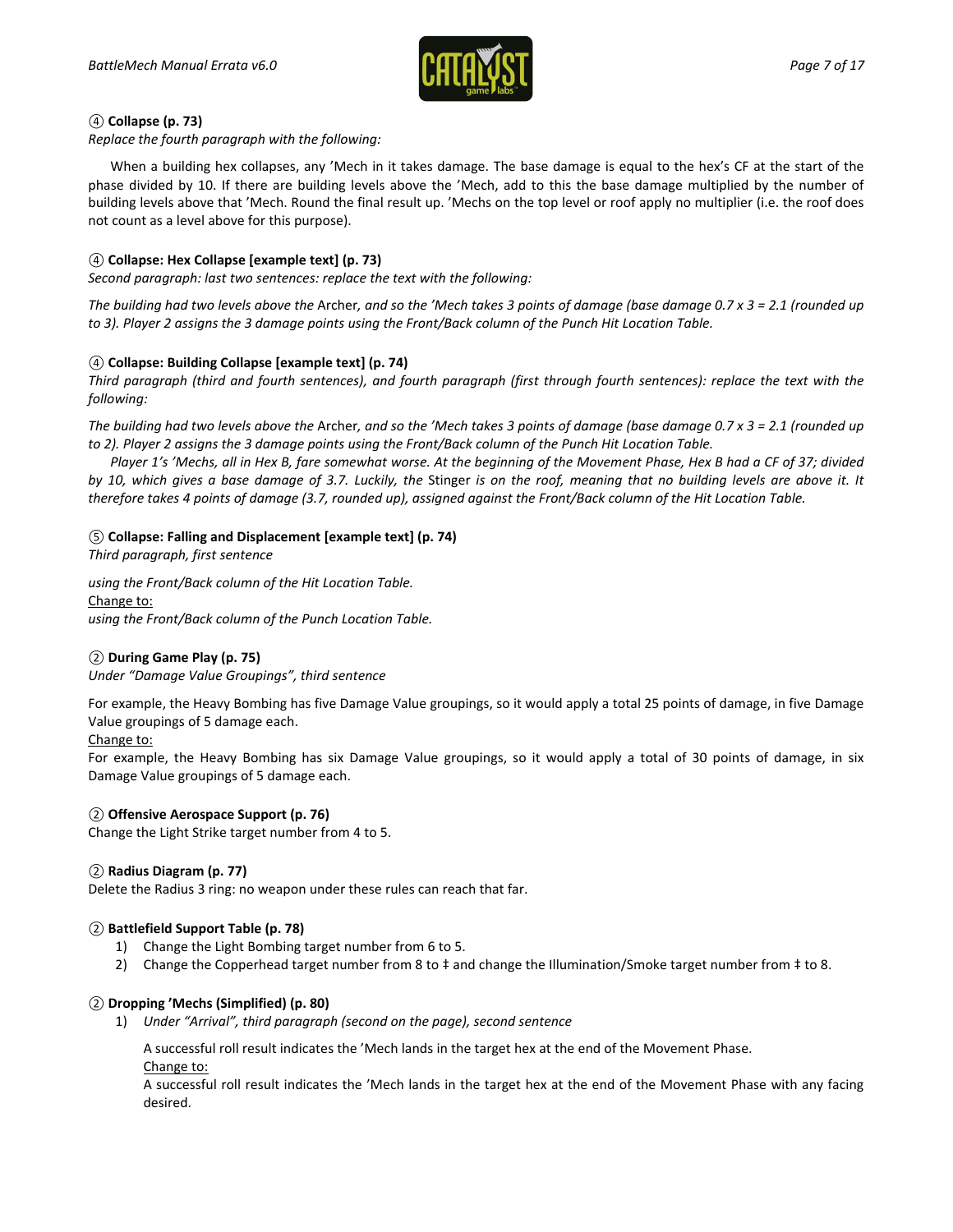

2) *Under "Arrival", fourth paragraph (third on the page), second sentence*

Attacks made against dropping 'Mechs apply a +3 target movement modifier as well as an additional +2 Target Number modifier.

Change to:

Attacks made against a 'Mech on the turn it lands apply a +3 target movement modifier.

# **Ejection (Simplified) (p. 81)**

1) *③ At the end of the second paragraph insert the following:*

However, the 'Mech is considered destroyed for its controller's movement and attack selection purposes.

2) *④ Under "Auto-Eject", second sentence*

This occurs before damage to the 'Mech is resolved

#### Change to:

This occurs the moment the explosion triggers, before any other damage or events are resolved, interrupting the normal ammo explosion process

# *⑥* **Crippling Damage (p. 81)**

*Under "Damage to 'Mech"*

This is triggered if a 'Mech loses all weapons (either through damage or ammunition depletion)

#### Change to:

This is triggered if a 'Mech loses all weapons (through damage, jamming, or ammunition depletion)

# *②* **Hidden 'Mechs (p. 82)**

*Third paragraph, fourth sentence*

Additionally, a 'Mech that ends its move next to a hex containing a hidden 'Mech reveals that 'Mech.

#### Change to:

Additionally, a 'Mech that ends its move next to a hex containing a hidden enemy 'Mech reveals that 'Mech.

#### *②* **Point-Blank Shots (p. 82)**

*In between the second and third paragraphs insert the following new paragraph:*

**Forced Withdrawal:** If the damage from a point-blank shot triggers a forced withdrawal and the damaged 'Mech has MP remaining, its forced withdrawal begins immediately.

#### *③* **Cowl (4 Points) (p. 83)**

*Replace the entry with the following:*

BattleMechs such as the *Cyclops* have been outfitted with a protective cowl that provides an additional 3 points of head armor. However, attacks that originate along the row of hexes directly in front of the cowled 'Mech ignore this additional armor.

# *⑤* **Demoralizer (1 Point) (p. 83)**

*Second paragraph, last sentence*

If using the Demoralizer Special Piloting Ability from *Campaign Operations* (see p. 74, *CO*), the Distracting quirk adds a +1 modifier to the demoralizer's WIL score.

#### Change to:

If using the Demoralizer Special Piloting Ability from *Campaign Operations* (see p. 74, *CO*), the Distracting quirk reduces the Demoralizer's psychological attack Target Number modifier from +4 to +3.

#### *⑤* **Positive Design Quirks (p. 85)**

Change the cost for Narrow/Low Profile to 3 points (and repeat this correction on the Positive Quirk Table on p. 143).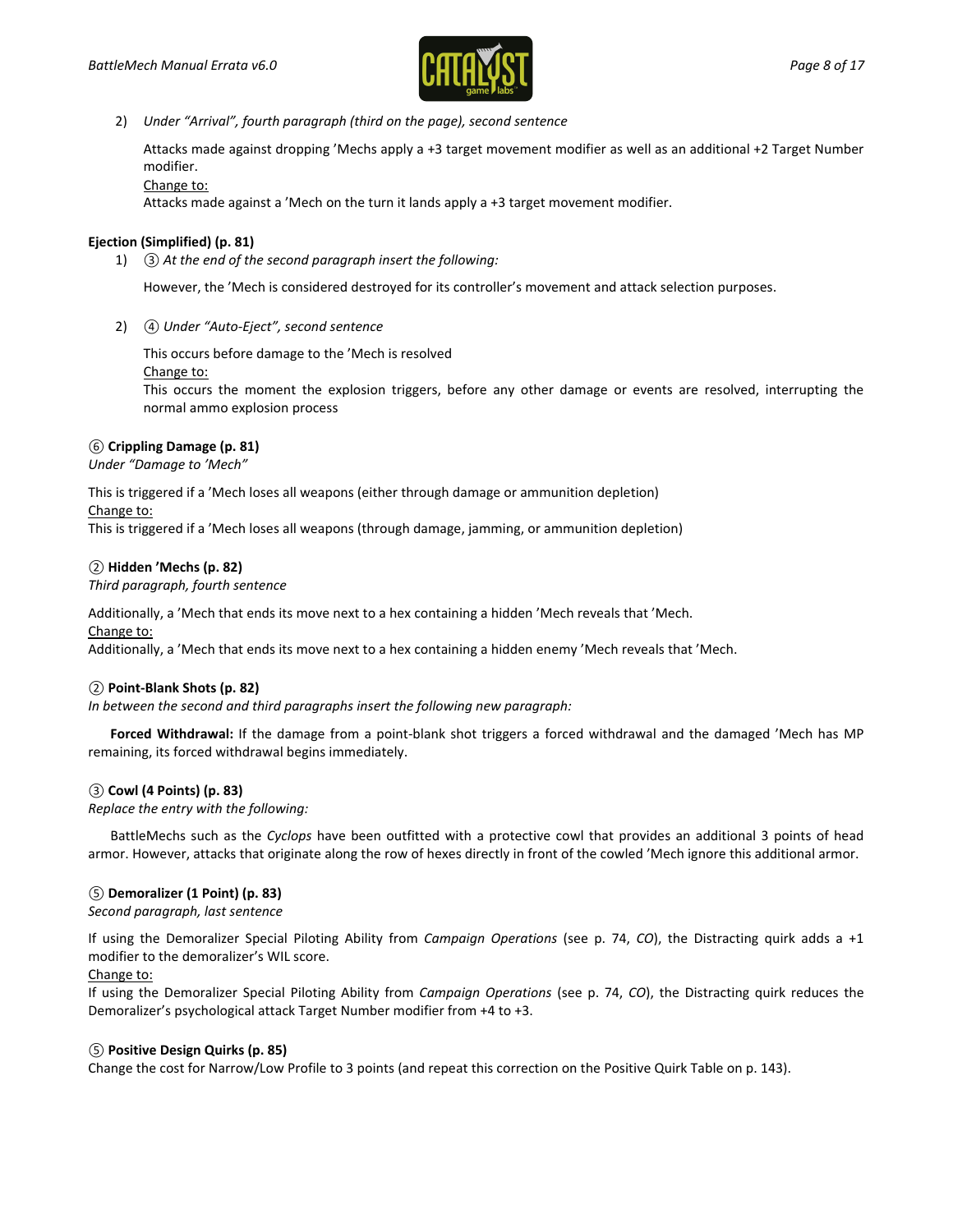

# *⑥* **Overhead Arms (2 Points) (p. 85)**

#### *Replace the entry with the following:*

*This ruling has changed from previous errata versions.*

If it is standing and has line of sight to its target, a 'Mech with Overhead Arms treats its arm-mounted weapons as one level higher when determining the effects of terrain.

For example, a standing *Dasher* on Level 0 terrain would be Level 2 for LOS purposes as normal, but would treat attacks from its arm-mounted weapons as coming from Level 3. This does not allow the 'Mech to fire over Level 2 hexes directly in front of it (since the 'Mech must already have line of sight for the Overhead Arms to function), but it would ignore partial cover for targets at the same level (Level 2, in our example) unless the target was receiving it from water.

A 'Mech with Overhead Arms receives a +2 Target Number modifier to its punch and arm-mounted physical weapon attacks.

This quirk cannot be combined with the Low-Mounted Arms quirk, or taken by any 'Mech that either does not have arms, or lacks any form of direct-fire ranged weaponry in said arms (excepting OmniMechs).

# *⑥* **Ammunition Feed Problem (1 Point) (p. 86)**

*First sentence*

The ammunition feed for one ballistic or missile weapon has a tendency to jam at inconvenient moments. Change to:

The ammunition feed for one ammunition-using component has a tendency to jam at inconvenient moments.

# *②* **Negative Design Quirks (p. 89)**

Change the cost for Static Ammo Feed to 1 point (and repeat this correction on the Negative Quirk Table on p. 144).

# *⑤* **Weak Legs (1 Point) (p. 89)**

*Second sentence*

When the 'Mech is kicked or executes a Death From Above attack, roll for a possible critical hit on each leg (even if the armor is not breached) and apply the results.

#### Change to:

If the 'Mech executes a Death From Above attack, roll on the Determining Critical Hits table for each of its legs. If it is kicked in a leg, roll on the table for the leg that was kicked. In both cases, the critical check occurs even if the leg armor was not breached.

#### **BattleMech Quirk Table (pp. 90-95)**

#### *This ruling has changed from previous errata versions.*

- 1) ⑥ ALL UNITS: Delete No Torso Twist
- 2) *②* Anubis: add Exposed Actuators
- 3) *⑤* Battle Hawk: remove Bad Reputation
- 4) *②* BattleMaster: add Weak Head Armor (1)
- 5) *②* Brigand: remove Modular Weapons
- 6) *②* Cobra: replace Barrel Fist (LA/RA) with Protected Actuators
- 7) *②* Grand Crusader: add Directional Torso Mount (LT/RT)
- 8) ⑥ Daboku: add Stabilized Weapon (Autocannons)
- 9) ⑥ Hermes: add Improved Communications, Stable
- 10) *④* Locust: add Compact 'Mech; Cramped Cockpit
- 11) *④* Marauder II: remove Directional Torso Mount
- 12) ⑥ Mauler: add Stabilized Weapon (Autocannons)
- 13) *②* Shadow Hawk: add Rugged (1)
- 14) ⑥ Thug: add Rugged (1)
- 15) ⑥ Turkina: add Easy to Pilot
- 16) *②* Valkyrie: add Easy to Maintain

*Errata note: Remember that the* BattleMech Manual *only lists quirks for a unit if every variant of that unit would have that quirk. Removing a quirk is thus not necessarily saying that some examples of that unit don't have the quirk—only that all of them don't.*

# *②* **Weapons and Equipment (p. 96)**

*Under "Chapter Contents"*

- 1) Change the page number refs for Structural Components to pp. 114-117
- 2) Change the page number refs for Miscellaneous Equipment to pp. 118-119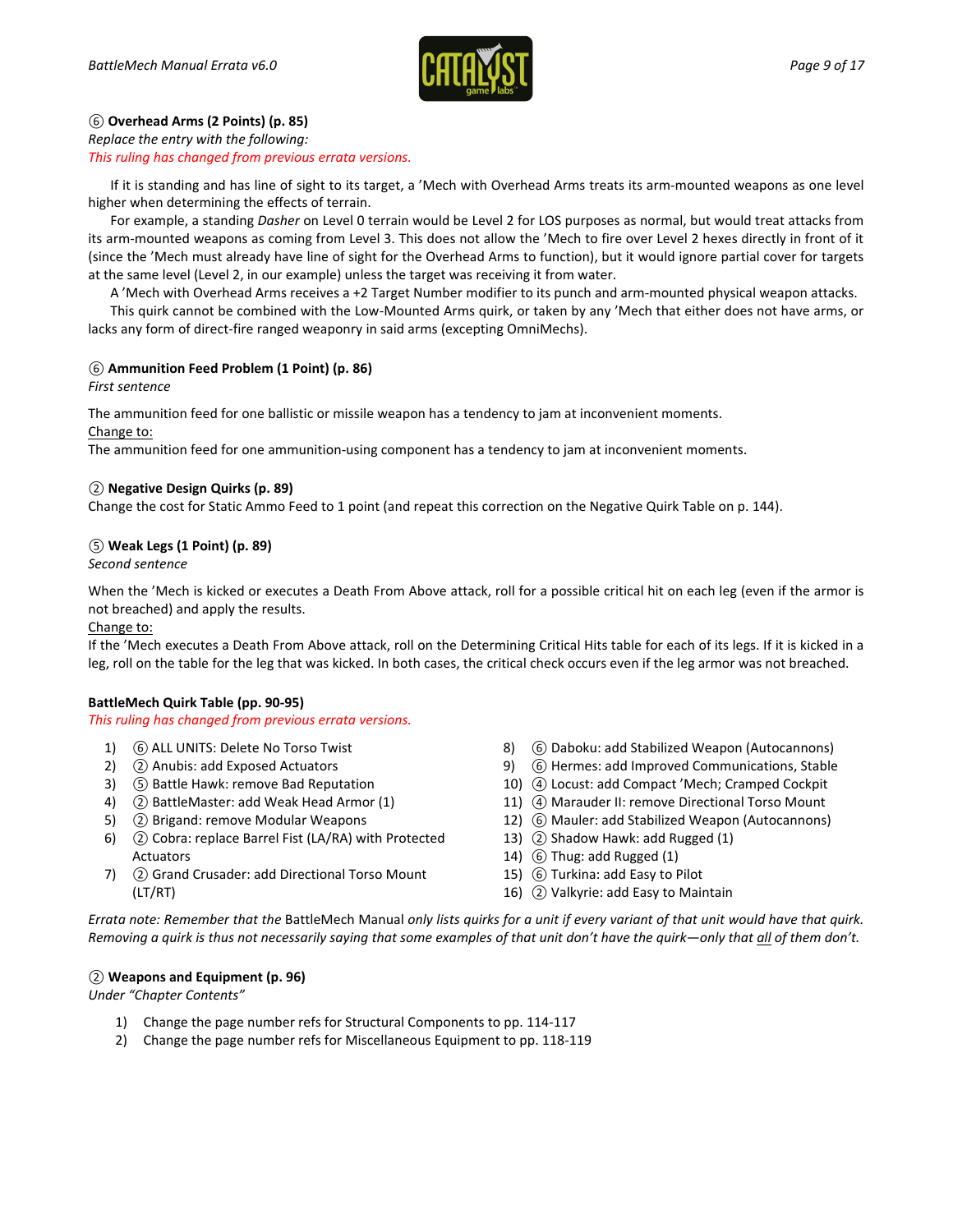

# *②* **R: Rapid-Fire (p. 97)**

*Second paragraph, first and second sentences*

When firing multiple shots in a single attack (i.e. "rapid-firing"), the attack is considered a Cluster weapon. It consumes ammo and creates heat for each shot fired; whether any hit is irrelevant.

Change to:

When firing multiple shots in a single attack (i.e. "rapid-firing"), the weapon consumes ammo and creates heat for each shot fired; whether any hit is irrelevant.

# *⑤* **Hyper-Assault Gauss Rifle (p. 100)**

*Under "Game Rules", second paragraph*

When firing a HAG, its controller can choose to make a Flak attack.

Change to:

When firing a HAG at a combat-dropping 'Mech (see pp. 79-80), its controller can choose to make a Flak attack.

# *⑤* **Improved Heavy Laser (p. 101)**

*Under "Game Rules", second sentence*

However, treat a critical hit to an improved heavy laser as an ammunition explosion, Change to:

However, treat the first critical hit to an improved heavy laser as an ammunition explosion,

# *②* **Machine Guns (p. 101)**

*Under "Rapid-Fire Mode (Optional)", second paragraph (first after the bullet points):*

Each rapid-fire burst uses a number of rounds equal to the damage it inflicted  $\times$  3. Change to:

Each rapid-fire burst uses a number of rounds equal to the heat generated above  $\times$  3.

# *④* **Improved One-Shot (I-OS) Missile Launcher (p. 103)**

*Under "Game Rules", first paragraph*

I-OS launchers can consist of any size MML, MRM, SRM, SRT, LRM, LRT, NLRM, or NLRT launcher,

Change to:

I-OS launchers can consist of any size MML, MRM, SRM, SRT, LRM, LRT, NLRM, or NLRT launcher, Thunderbolt launcher, or Narc or iNarc launcher,

# *④* **One-Shot (OS) Missile Launcher (p. 103)**

*Under "Game Rules", first paragraph*

OS launchers can consist of any size MML, MRM, SRM, SRT, LRM, LRT, NLRM, or NLRT launcher,

Change to:

OS launchers can consist of any size MML, MRM, SRM, SRT, LRM, LRT, NLRM, or NLRT launcher, Thunderbolt launcher, or Narc or iNarc launcher,

# *②* **Streak LRM Launcher (p. 104)**

Change "Indirect Fire" from "Yes" to "No".

# *②* **Narc Missile Beacon (p. 104)**

Under "Game Rules", second sentence: change the page reference for Narc-equipped missiles from p. 104 to p. 107.

# *⑥* **Plasma Weapons (p. 106)**

*After the first paragraph insert the following:*

**Game Rules:** Versus woods or buildings, double a plasma weapon's final Damage Value.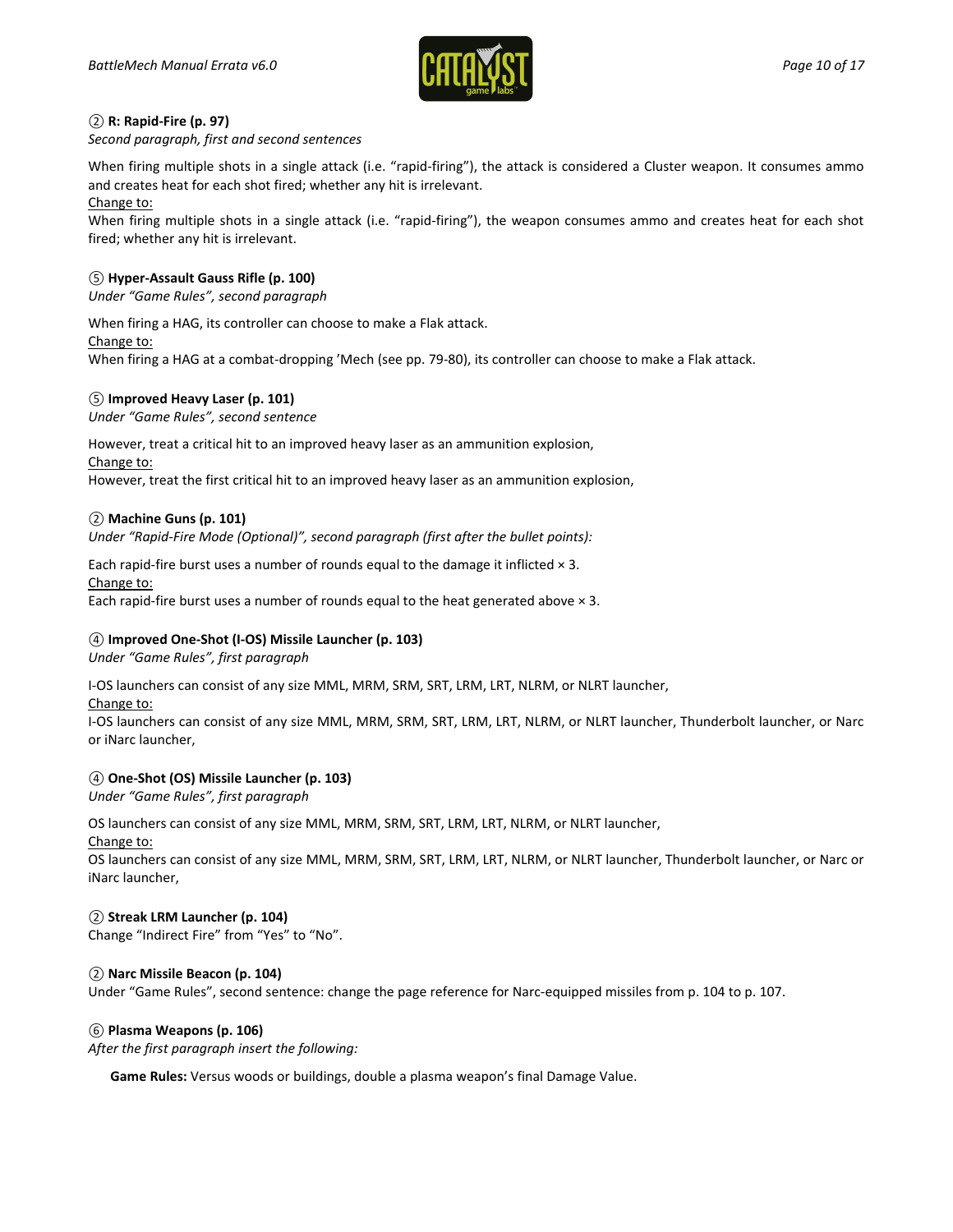

#### **Armor-Piercing (AP) Ammo (p. 106)**

1) *④ At the end of the fourth paragraph ("If the attack scores…") insert the following:*

Damage that transfers to a location with armor does not trigger a new critical damage check in that location.

2) *⑤ Fifth paragraph*

This ammunition loses its AP ability against hardened or ferro-lamellor armor.

Change to:

AP ammo loses its special AP ability against hardened or ferro-lamellor armor. Its damage is not reduced by the latter, however.

#### *②* **Caseless Ammo (p. 106)**

Change "Technology Base" to Inner Sphere

# *②* **Cluster Ammo (p. 106)**

*Under "Game Rules", at the end of the paragraph insert the following:*

The weapon size is always equal to the autocannon rating (e.g. an AC/5 has a weapon size of 5), and the grouping size is always C1.

#### *②* **Nemesis Pods (p. 108)**

Right column, first para: change the page reference for Arrow IV Homing Missiles from p. 118 to p. 97.

# *②* **Flail (p. 109)**

*Under "Game Rules", at the end of the entry insert the following:*

Flail damage is never reduced by absent or damaged actuators.

#### *④* **Lance (p. 109)**

*Under "Game Rules", first sentence*

Attacks with a lance deal 1 damage per 5 tons of the attacking 'Mech's weight.

#### Change to:

Attacks with a lance apply a +1 Target Number modifier, and deal 1 damage per 5 tons of the attacking 'Mech's weight.

#### *④* **Retractable Blade (p. 109)**

Under "Technology Base": change Inner Sphere to Clan or Inner Sphere

#### *②* **C3 Computer System (p. 110)**

*Under "Indirect Fire", replace the paragraph with the following:*

**Indirect Fire:** A C<sup>3</sup> network does not help when launching or spotting targets for indirect fire (see p. 30). Note that TAG (which conveys the benefits of spotting if it hits) can benefit, however.

#### *③* **C3 Computer System [example text] (p. 111)**

*First paragraph, fourth sentence*

*but must add the terrain modifier for firing through the light woods in Hex F.* Change to: *but must add the terrain modifier for firing through one hex of light woods.*

#### *②* **Designating a C3 Network (p. 112)**

*Under "Multiple Networks" second paragraph, second sentence, delete the following:*

during the End Phase of any turn the player may announce switching between each for use of that system in the following turn.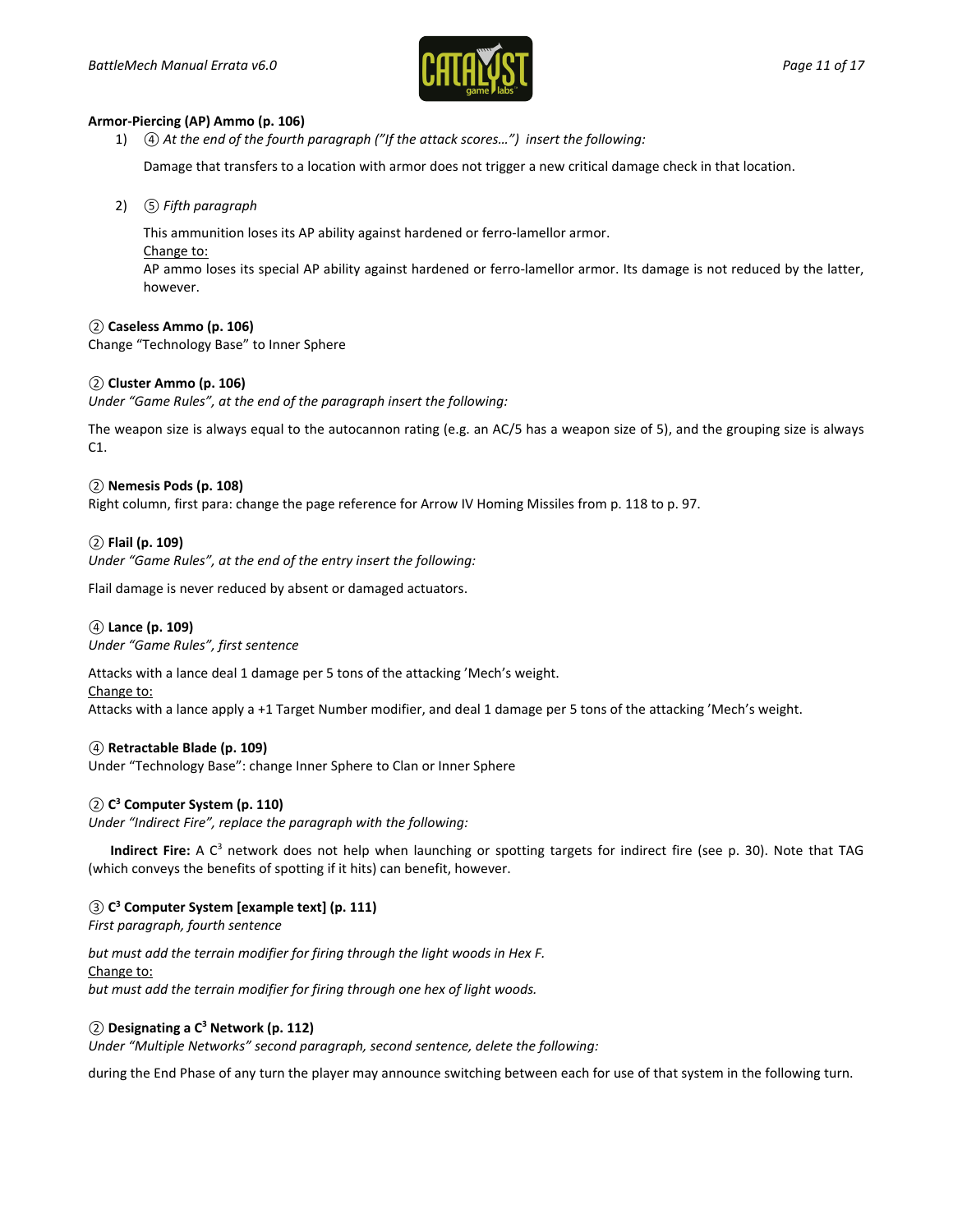

#### *⑥* **ECM Suite/Guardian ECM Suite (p. 112)**

*Under "Game Rules", "C3 and C3 i Computer" bullet point, at the end of the first paragraph insert the following:*

However, as long as a 'Mech is not cut off, enemy ECM does not affect its ability to share  $C^3$  targeting data.

### *⑤* **Targeting Computer (p. 114)**

*Replace the "Game Rules" section with the following:*

**Game Rules:** A targeting computer applies a –1 Target Number modifier to all weapon attacks of the DB, DE, or P types (but see *Weapon Clarifications & Exceptions*, below).

A targeting computer also allows eligible weapons to make aimed shots (see p. 30) against non-immobile 'Mechs. Follow the normal rules for aimed shots, except that the head cannot be targeted. The targeting computer's usual -1 Target Number modifier is ignored, and a +3 modifier is applied instead.

Below are the standard modifiers for a 'Mech with a targeting computer (TC) when making the various types of aimed shots:

- Aimed Shot w/ TC, Mobile Target: +3 Target Number modifier (head may not be targeted), no TC modifier applies
- Aimed Shot w/ TC, Immobile Target, Head Shot: +3 Target Number modifier, no TC modifier applies
- Aimed Shot w/ TC, Immobile Target, any other location: –5 Target Number modifier (–4 Immobile, –1 TC)

#### **Weapon Clarifications & Exceptions:**

**Cluster and Flak Weapons / Attacks:** Not eligible for TC benefits (but see *Hyper-Assault Gauss Rifles*, below).

**Flamers and Machine Guns:** Not eligible for TC benefits.

**Hyper-Assault Gauss Rifles:** Though a Cluster weapon, these apply the –1 Target Number TC modifier if not making a Flak attack.

**Pulse Weapons:** Cannot make an aimed shot against mobile targets. Never applies the –1 Target Number TC modifier if making aimed shots against immobile targets.

**Rapid-Fire Weapons:** Apply the –1 Target Number TC modifier even if rapid-firing. However, aimed shots while rapid-firing are impossible, per the standard aimed shot rules.

#### *⑤* **Armor (p. 114)**

*After "Critical Hits", insert the following new paragraph:*

**PSRs:** For armor types that can absorb two points of damage per armor circle, only full armor circles removed count when determining if the 'Mech has to make the PSR required from suffering 20+ points of damage.

#### *⑤* **Ballistic-Reinforced Armor (p. 114)**

*Under "Game Rules", replace the paragraph with the following:*

Each point of ballistic-reinforced armor absorbs up to two points of damage from attacks of the DB or M types before being destroyed. Leftover single points of damage are discarded, but a damage source will always destroy at least one point of this armor.

#### *⑤* **Hardened Armor (p. 114)**

*Under "Game Rules", first sentence*

Two points of damage are required to destroy each point of hardened armor.

#### Change to:

A point of hardened armor is only destroyed after taking two full points of damage (single points are recorded but do not destroy an armor circle by themselves).

#### *⑤* **Laser-Reflective Armor (p. 114)**

*Under "Game Rules", replace the paragraph with the following:*

Each point of laser-reflective armor absorbs up to two points of damage from flamers, lasers, PPCs, and plasma rifles before being destroyed. Leftover single points of damage are discarded, but a damage source will always destroy at least one point of this armor. Additionally, heat-causing effects are halved (round down, to a minimum of 1 heat point). However, damage to it from Area-Effect weapons, falls, physical attacks and moving into buildings is doubled, and Armor-Piercing ammo (see p. 106) applies a +2 modifier for critical hit checks when it strikes this armor.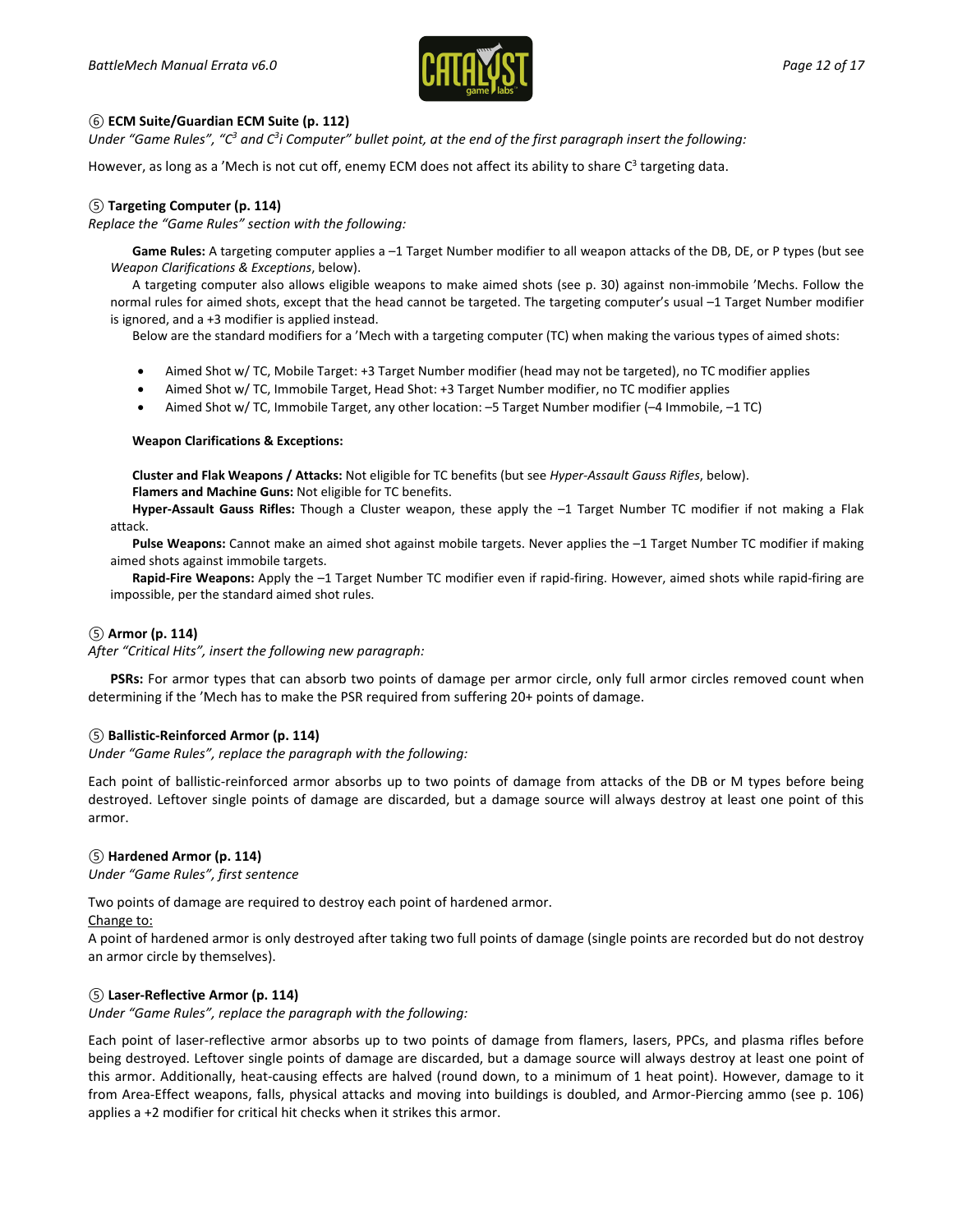

# *⑥* **Stealth Armor (p. 115)**

*Under "Game Rules", first paragraph, second sentence*

When the stealth armor system is engaged, the ECM does not function, but the 'Mech suffers effects as if in the radius of an enemy ECM suite (see p. 112).

#### Change to:

When the stealth armor system is engaged, the ECM does not function, but the 'Mech suffers effects as if in the radius of an enemy ECM suite (see p. 112) and cannot use any type of active probe (including the Bloodhound).

### *⑤* **Heavy-Duty Gyro (p. 115)**

*Under "Game Rules", second sentence*

On the first critical hit, a +1 modifier applies to all Piloting Skill Rolls, but no such rolls are required when the 'Mech runs or jumps.

#### Change to:

The first critical hit does not force a Piloting Skill Roll, but applies a +1 modifier to all future PSRs.

# *②* **Partial Wing (p. 116)**

*Under "Game Rules", second paragraph*

The added Jumping MP bonus (+2 for light and medium 'Mechs, +1 for heavy and assault 'Mechs) does not apply if the 'Mech has no functioning jump jets,

#### Change to:

The added Jumping MP bonus (+2 for light and medium 'Mechs, +1 for heavy and assault 'Mechs) does not apply if the 'Mech has no available Jumping MP,

#### *⑥* **Supercharger (p. 116)**

*Under "Game Rules", at the start of the paragraph insert the following:*

A 'Mech with a supercharger can activate the system when it declares which movement mode it will use during the Movement Phase.

#### *②* **Underwater Maneuvering Units (UMUs) (p. 117)**

*Under "Game Rules", replace the entry with the following:*

To use UMUs, a 'Mech must use the jumping movement mode (and counts as jumping when calculating Target Number modifiers). Each UMU generates 1 UMU MP, and a 'Mech may move 1 hex underwater or 1 depth (up or down) for each UMU MP. No move with UMUs can take a 'Mech out of water or move it to a depth of 1 or less. The normal hull breach rules still apply (see *Hull Integrity And Breaches,* p. 65), and if the UMUs are disengaged, all standard rules for moving underwater apply.

UMUs generate only 1 heat point per turn total, regardless of the number of UMU MP used (2 heat total if used with an XXL engine).

A 'Mech using UMUs moves in an upright position and marks its submerged depth based on the location of its feet relative to the water surface. If this is Depth 2, the 'Mech is presumed to be just above the bottom of the hex.

#### *⑤* **Laser Anti-Missile System (L-AMS) (p. 118)**

*Under "Game Rules", first paragraph, first sentence*

except the laser system requires no ammunition and generates 5 heat points.

Change to:

except the laser system requires no ammunition and generates 7 heat points (if an Inner Sphere model) or 5 heat points (if a Clan model).

#### *④* **Armored Component (p. 118)**

*Under "Game Rules", second paragraph, last sentence*

Component armor cannot prevent a Blown Off result to a 'Mech's head.

Change to:

Component armor cannot prevent a Blown Off result to a 'Mech's head, or critical damage caused by the use of MASC or a supercharger.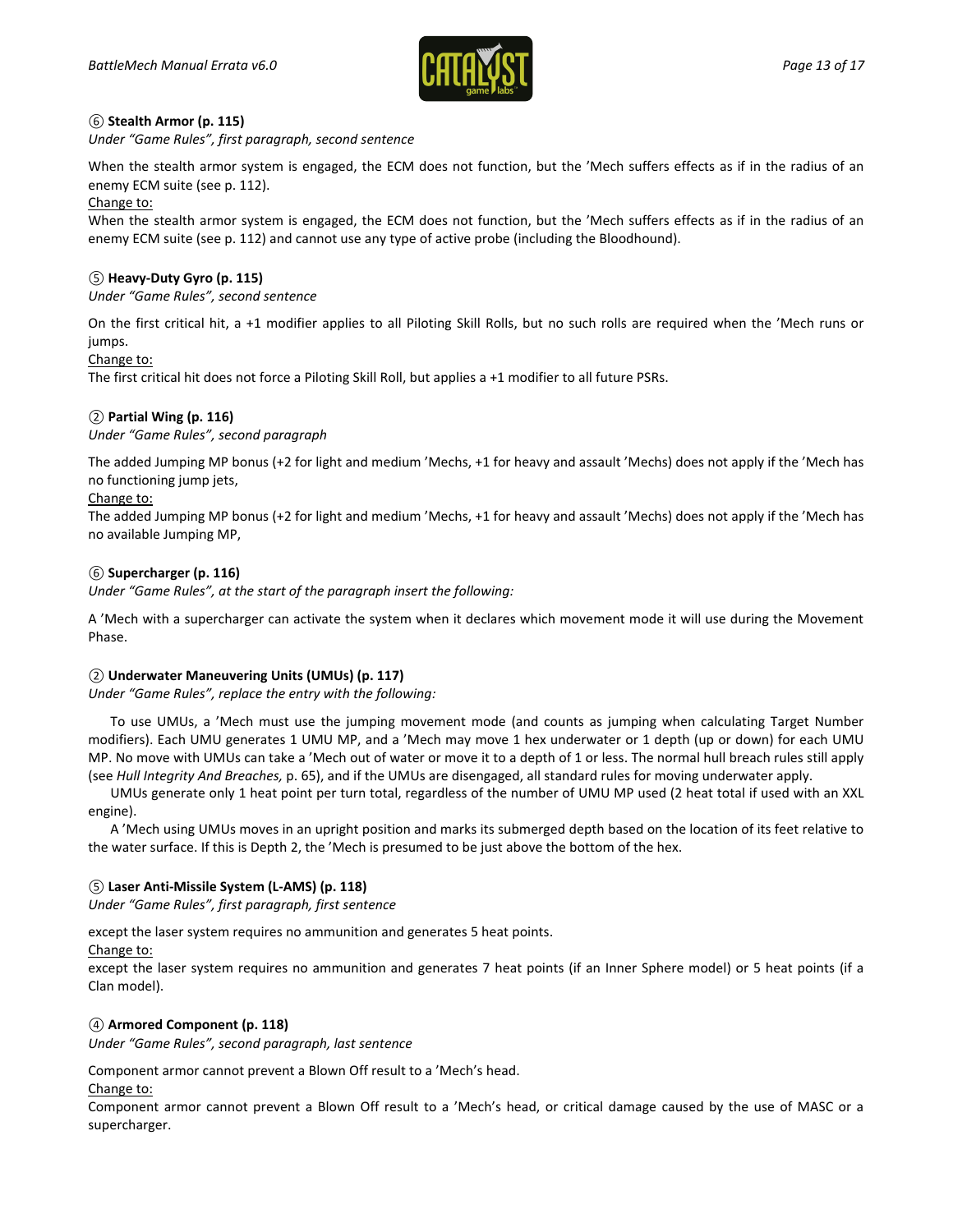

#### *②* **Coolant Pod (p. 119)**

1) *Under "Game Rules", at the end of the paragraph insert the following:*

Each coolant pod can only be used once per game.

2) *Under "Critical Hit", replace the sentence with the following:*

A critical hit on an unused coolant pod results in a 10-point ammunition explosion.

# *④* **Weapon Types (p. 120)**

Add P: Pulse

# *④* **Inner Sphere Weapons (p. 121)**

Move the three VSP Laser entries and three Re-engineered Laser entries from here to page 122, into the *Pulse Weapons* subsection. Then replace DE in each VSP Lasers' Type with P.

# *③* **Inner Sphere Weapons (p. 121)**

Change the Medium Re-engineered Laser's range from 1-2/3-4/5-6 to 1-3/4-6/7-9

# **Inner Sphere Weapons (Continued) (p. 123)**

- a) *⑥* Under "M-Pod", change the Damage Value from "15/10/5" to "15/10/5; C1"
- b) *④* Under "TAG", change its Range from 1-5/6-10/11-15 to 1-5/6-9/10-15

# **Clan Weapons (p. 124)**

- a) *⑥* Change the Range for the ER Flamer from 1-2/3-4/5-7 to 1-3/4-5/6-7
- b) *④* Change the Tons for the ER Flamer from 1.5 to 1
- c) *④* Change the Range for the Heavy Flamer from 1/2/3-4 to 1-2/3/4
- d) *⑥* Change the Tons for the Heavy Flamer from 1 to 1.5

# *④* **Clan Weapons (Continued) (p. 125)**

Change the range for TAG from 1-5/6-10/11-15 to 1-5/6-9/10-15

#### *②* **Clan Equipment (p. 127)**

Under "Munition Bins", delete the entire "PAC – Caseless" line

#### **Common Misconceptions (p. 130)**

1) *② Under "Combat", after entry 11 insert the following new entry (and bump the numbers for the next three Combat entries up to compensate):*

#### *12. "When calculating charge attack damage, you include the hex the target occupies."*

While you must be able to pay the MP required to enter the target's hex in order to declare a charge attack, when determining damage, the hex the target occupies is not counted.

*Errata note: Not an actual error in the book, but we had room in the section so we squeezed this into the second printing.*

2) *⑤ Under "Damage", entry 4*

Only if using the optional *Forced Withdrawal* rules (see p. 81) does destroying a gyro also destroy that 'Mech. Change to:

Not even if using the optional *Forced Withdrawal* rules (see p. 81) does destroying a gyro also destroy that 'Mech.

# *②* **Movement Costs Table (p. 133/136)**

Under "Additional Movement Actions", add a new "Lateral Shift" row. Under "MP Cost per Hex", note +1. Under "Piloting Skill Roll", note —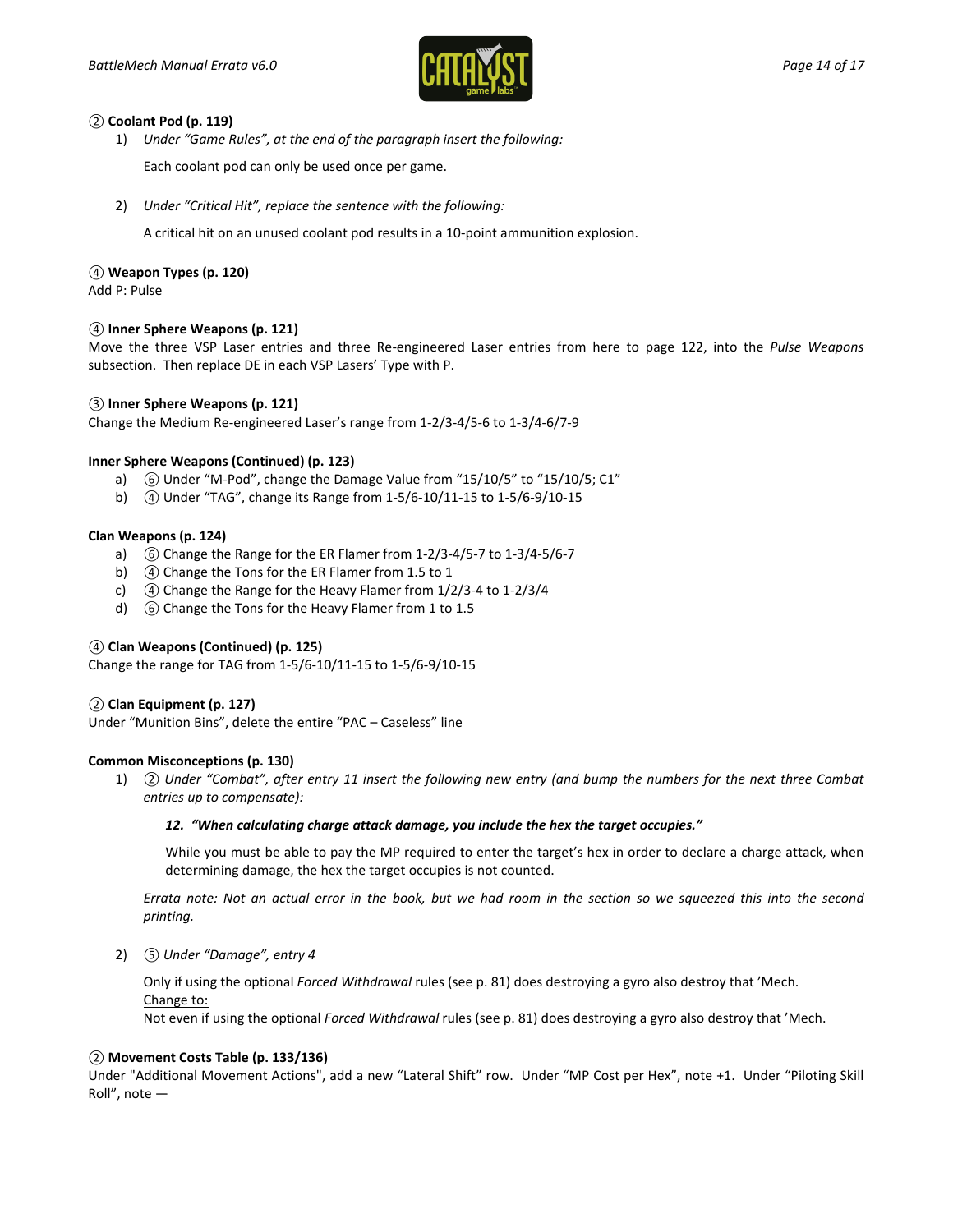

*Errata note: The third printing added an index beginning on page 133, changing the pagination for this table and all others that follow. The second page reference given for each of these entries is for the third printing and up only.*

# *②* **Record Sheets & Tables (p. 142/146)**

- 1) Battlefield Support Table: under "Heavy Air Cover", delete the "5/6" entry in the Target Number column.
- 2) Battlefield Support Table: change the Light Bombing target number from 6 to 5.

# *②* **Battlefield Tracking (For All Eyes) (p. 145/147)**

- 1) Change the "Sprinting" page reference to p. 14
- 2) Change the "Backward Level Change" page reference to p. 15
- 3) Change the "Partially-Occupied Hexes" page reference to p. 16

# *②* **Battlefield Tracking (GM/Team Eyes Only) (p. 146/148)**

- 1) Change the Light Bombing target number from 6 to 5.
- 2) Change the Copperhead target number from 8 to ‡ and change the Illumination/Smoke target number from ‡ to 8.

**Catalyst Game Labs and the Catalyst Game Labs logo are trademarks of InMediaRes Productions, LLC.**

**<sup>©2022</sup> The Topps Company Inc. All Rights Reserved.**

**Classic BattleTech, BattleTech, BattleMech, 'Mech, and MechWarrior are registered trademarks and/or trademarks of The Topps Company Inc. in the United States and/or other countries.**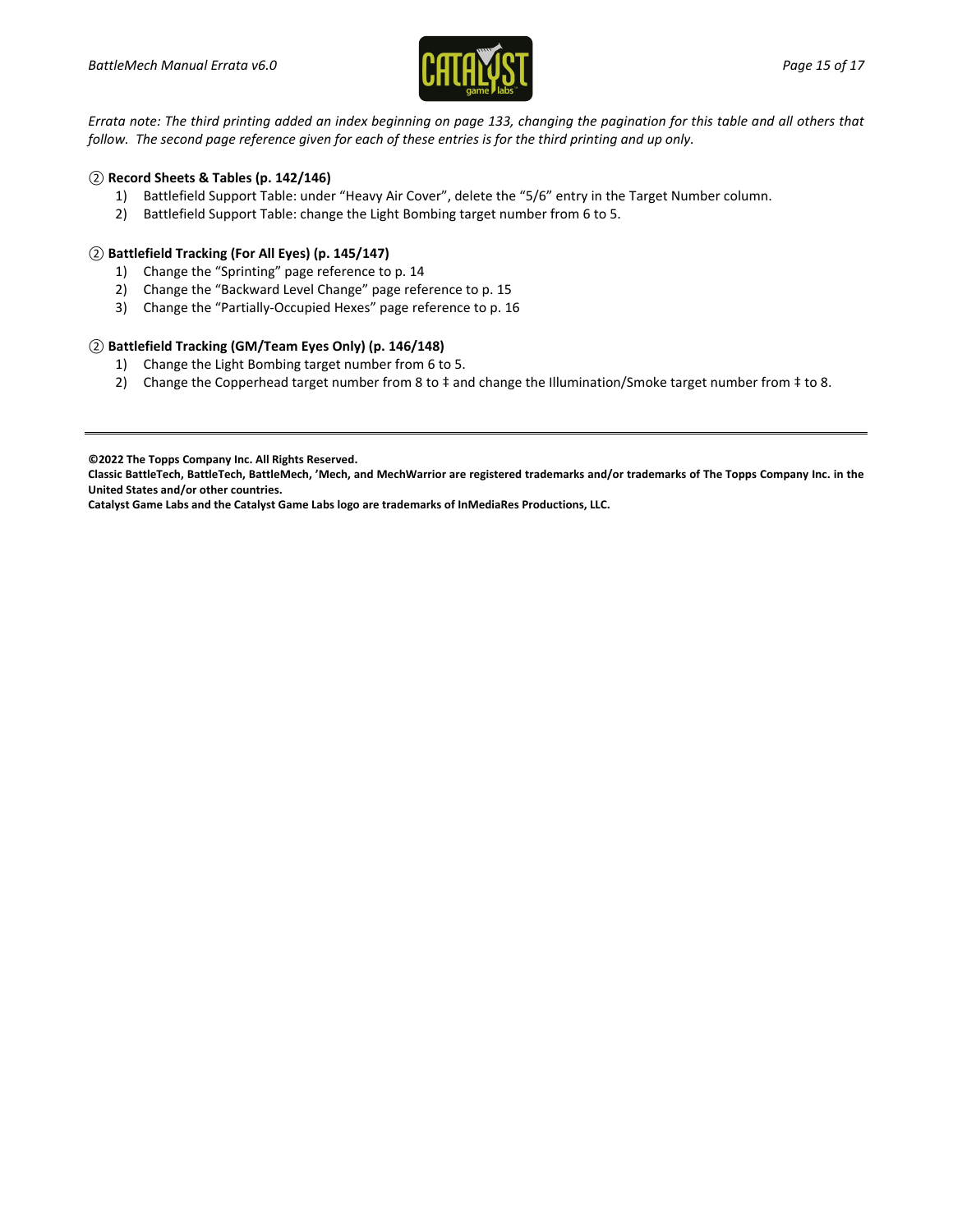

# **NEW ADDITIONS**

These are all the major new entries or modifications of old entries made for the sixth printing of the *BattleMech Manual*. They may also be found in the **Full Errata** section in the appropriate locations, marked with a *⑥*.

# *⑥* **Physical Attacks and Water (p. 35)**

*Under "Partial Cover", replace the second paragraph with the following:*

If partial cover applies and the attacker is at the same LOS level (see p. 22) as the target, a hit that does not use the Kick Location Table and resolves to the legs is ignored; charges ignore this rule.

# *⑥* **Location After DFA (p. 37)**

*Under "Prohibited Terrain", first paragraph, second sentence*

For example, if a target 'Mech would be displaced through hexside A, but A is prohibited, its controller then looks at hexsides B or F to see if those hexes are passable, then at hexsides C or E, then finally at hexside D. If two equally distant hexes are open, such as B or F, the controller chooses either one.

#### Change to:

For example, if a target 'Mech would be displaced through the top hexside, but that is prohibited, its controller then looks at the top-left and top-right hexsides to see if those hexes are passable, then at the bottom-left and bottom-right hexsides, then finally at the bottom hexside. If two equally distant hexes are open, such as top-left and top-right, the controller can choose either one.

# *⑥* **Shutdown (p. 52)**

#### *Third paragraph, first sentence*

If a 'Mech shuts down, a Piloting Skill Roll (see p. 53) is immediately required,

Change to:

If a 'Mech shuts down involuntarily, a Piloting Skill Roll (see p. 53) is immediately required,

#### *⑥* **Piloting Skill Roll Table (p. 54)**

*Under "Damage to 'Mech"*

| 'Mech fusion reactor shuts down               | $+3^1$ |
|-----------------------------------------------|--------|
| Change to:                                    |        |
| 'Mech fusion reactor involuntarily shuts down | $+3^2$ |

#### *⑥* **Crippling Damage (p. 81)**

*Under "Damage to 'Mech"*

This is triggered if a 'Mech loses all weapons (either through damage or ammunition depletion) Change to:

This is triggered if a 'Mech loses all weapons (through damage, jamming, or ammunition depletion)

#### *⑥* **Overhead Arms (2 Points) (p. 85)**

*Last paragraph*

This quirk cannot be combined with the Low-Mounted Arms quirk, or taken by any 'Mech that either does not have arms, or lacks any form of direct-fire ranged weaponry in said arms.

# Change to:

This quirk cannot be combined with the Low-Mounted Arms quirk, or taken by any 'Mech that either does not have arms, or lacks any form of direct-fire ranged weaponry in said arms (excepting OmniMechs).

#### *⑥* **Ammunition Feed Problem (1 Point) (p. 86)**

*First sentence*

The ammunition feed for one ballistic or missile weapon has a tendency to jam at inconvenient moments.

Change to:

The ammunition feed for one ammunition-using component has a tendency to jam at inconvenient moments.